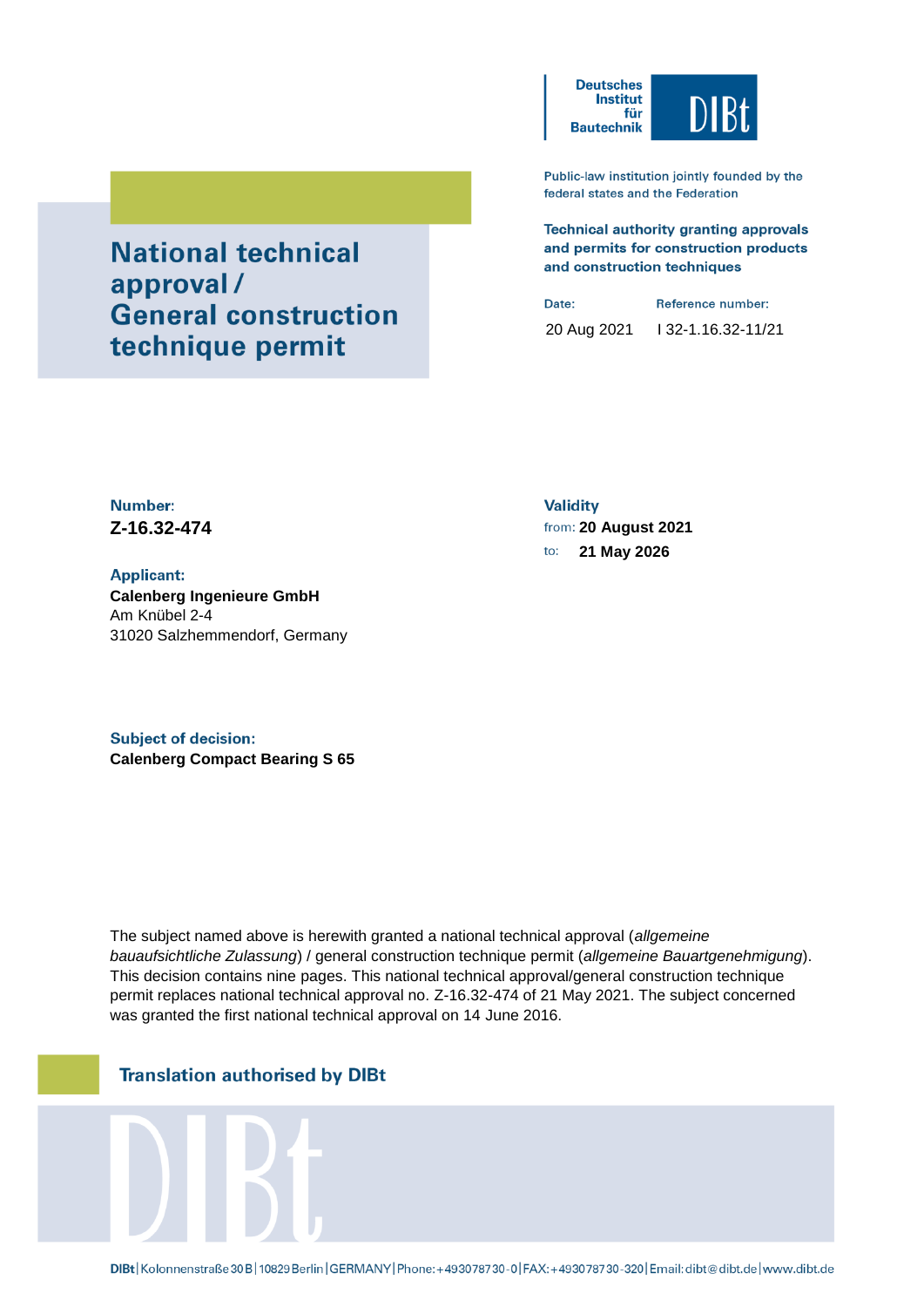

## **I GENERAL PROVISIONS**

- 1 This decision confirms the fitness for use and application of the subject concerned within the meaning of the Building Codes of the federal states (*Landesbauordnungen*).
- 2 This decision does not replace the permits, approvals and certificates required by law for carrying out construction projects.
- 3 This decision is granted without prejudice to the rights of third parties, in particular private property rights.
- 4 Notwithstanding further provisions in the 'Special Provisions', copies of this decision shall be made available to the user and installer of the subject concerned. The user and installer of the subject concerned shall also be made aware that this decision must be made available at the place of use or place of application. Upon request, copies of the decision shall be provided to the authorities involved.
- 5 This decision shall be reproduced in full only. Partial publication requires the consent of DIBt. Texts and drawings in promotional material shall not contradict this decision. In the event of a discrepancy between the German original and this authorised translation, the German version shall prevail.
- 6 This decision may be revoked. The provisions contained herein may subsequently be supplemented and amended, in particular if this is required by new technical findings.
- 7 This decision is based on the information and documents provided by the applicant. Alterations to this basis are not covered by this decision and shall be notified to DIBt without delay.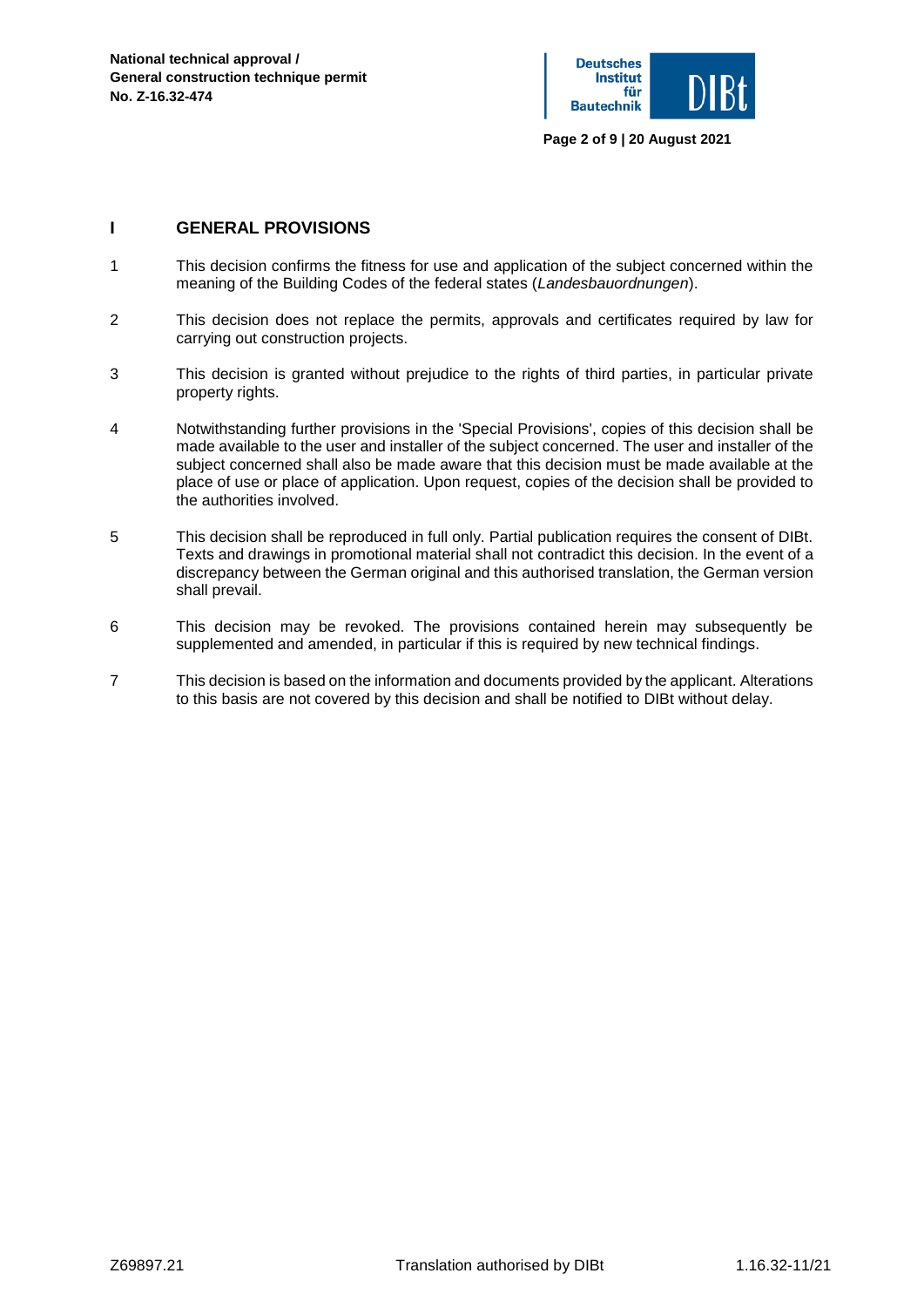

## **II SPECIAL PROVISIONS**

### **1 Subject concerned and field of use and application**

## **1.1 Subject of approval**

The subject of approval is the compact unreinforced elastomeric bearing 'Calenberg Compact Bearing S 65' made of the material EPDM used to transfer forces and to compensate deformations perpendicular to the bearing plane.

Rectangular bearings are supplied in point, strip or full surface form, whereas round bearings are supplied in point form only.

## **1.2 Subject of permit**

The subject of the permit is the planning, design and execution of the elastomeric bearings used in buildings. The structural members adjacent to the bearing shall be made of steel, concrete or wood. Use of films above or beneath the bearing shall not be permitted. The elastomeric bearings may be used at temperatures between -25 °C and 50 °C. The bearings may be exposed to temperatures up to  $+70$  °C for short-term recurring periods of less than 8 hours.

Although elastomeric bearings can transfer shear deformations, they shall not be used for the planned transfer of constant external shear forces.

### **2 Provisions for the construction product(s)**

### **2.1 Properties and composition**

## **2.1.1 Dimensions**

For the bearing dimensions, the following conditions shall be complied with:

bearing thickness:  $t = 10$  mm / 15 mm / 20 mm / 25 mm / 30 mm

- $t \leq a/5$
- $t \ge a/30$ .

For rectangular bearings:

a ≥ 70 mm, b ≥ 70 mm.

Additionally for rectangular bearings of thickness  $t = 10$  mm:

a ≥ 50 mm if

 $b \ge 100$  mm.

For round bearings:

 $r \geq 40$  mm

where:

- t thickness of unloaded bearing [mm]
- a short side of bearing [mm]
- b long side of bearing [mm]
- r radius of bearing in the fimm.

Regarding the tolerances to be adhered to:

length class L3 in accordance with Table 7 of DIN ISO 3302-1:2018

width class L3 in accordance with Table 7 of DIN ISO 3302-1:2018

thickness class M4 in accordance with Table 1 of DIN ISO 3302-1:2018.

Up to four drilled holes per bearing shall be permitted. The total drill hole area shall not exceed 10 per cent of the total bearing area. The hole spacing shall be at least  $2 \times D_{\text{hole}}$ . The edge distance shall be at least t (thickness of member).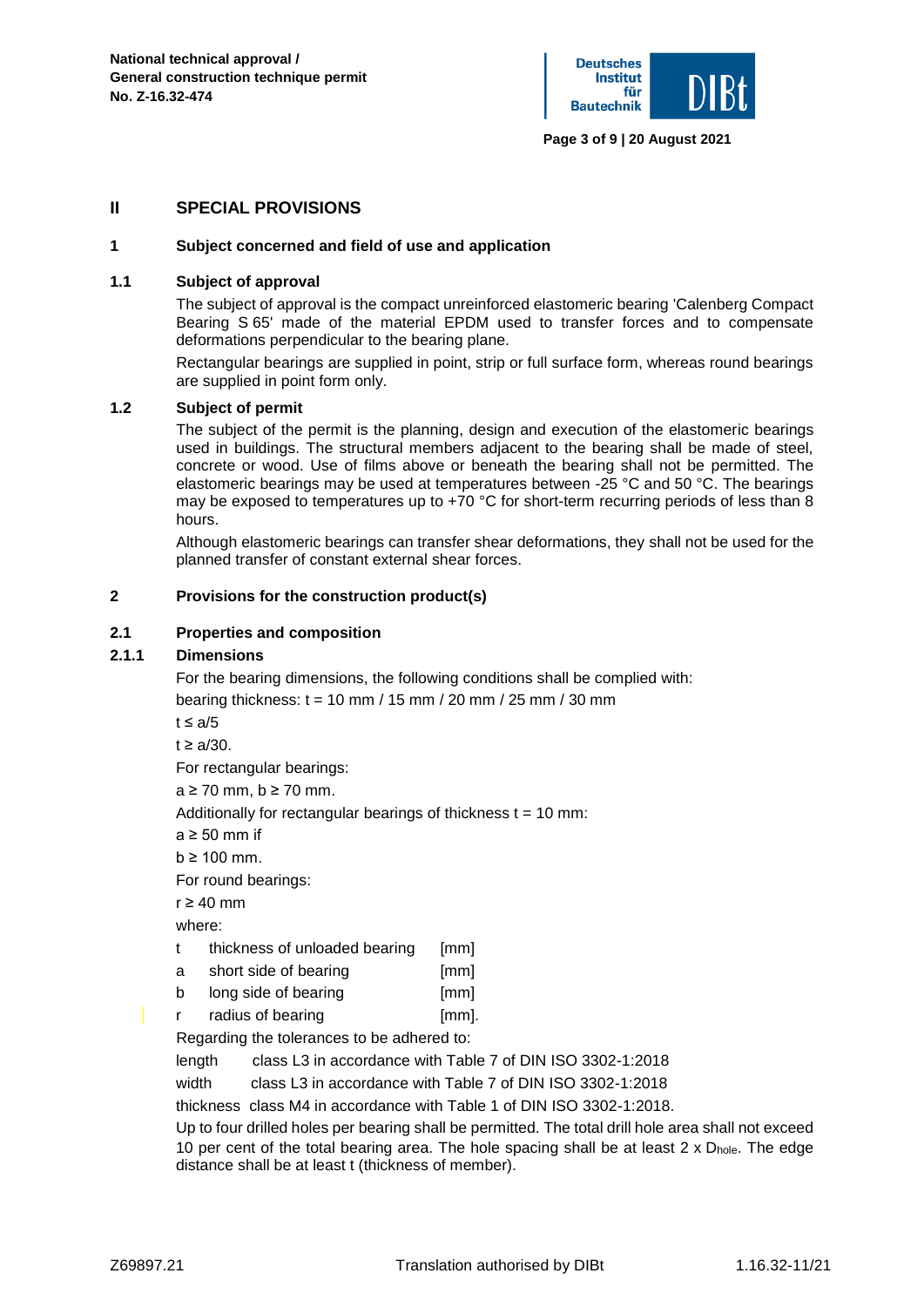

For the hole dimensions, the following conditions shall be complied with:

 $D_{hole} \leq 50$  mm

where:

D<sub>hole</sub> diameter of each hole.

## **2.1.2 Materials**

The physical characteristics and the chemical composition as well as the material properties of the bearing and the adhesive are deposited with DIBt.

The properties of the starting materials and adhesive used shall be verified through inspection certificate type 3.1 in accordance with DIN EN 10204:2005-01.

## **2.2 Manufacture, transport and marking**

### **2.2.1 Manufacture and transport**

The bearings shall be produced in the shape of panels and rolls using the vulcanisation technique and then cut to size.

Detailed information on the manufacturing process is deposited with DIBt.

Regarding the transport and installation of the bearings the manufacturer's specifications shall be observed.

## **2.2.2 Marking**

The manufacturer shall affix the national conformity mark (*Ü-Zeichen*) to the construction product in accordance with the Conformity Marking Ordinances (*Übereinstimmungszeichen-Verordnungen*) of the federal states. The mark shall only be applied if the requirements given in Section 2.3 are met. When applied accordingly, the marking shall be permanent with continuous labelling on rolls and panels produced in accordance with Section 2.2.1.

## **2.3 Confirmation of conformity**

## **2.3.1 General**

The manufacturer shall confirm for each manufacturing plant that the bearings comply with the provisions of this national technical approval by way of a declaration of conformity based on factory production control and a certificate of conformity issued by a recognised certification body, as well as by way of regular external surveillance carried out by a recognised inspection body in accordance with the following provisions:

To issue the certificate of conformity and for external surveillance, including the associated product testing, the manufacturer of the bearings shall use a certification body and an inspection body recognised for these purposes.

The declaration of conformity shall be submitted by the manufacturer through marking of the construction products with the national conformity mark (*Ü-Zeichen*), including statement of the intended use.

The certification body shall send a copy of the certificate of conformity issued by it to DIBt.

A copy of the initial type-testing evaluation report shall also be sent to DIBt.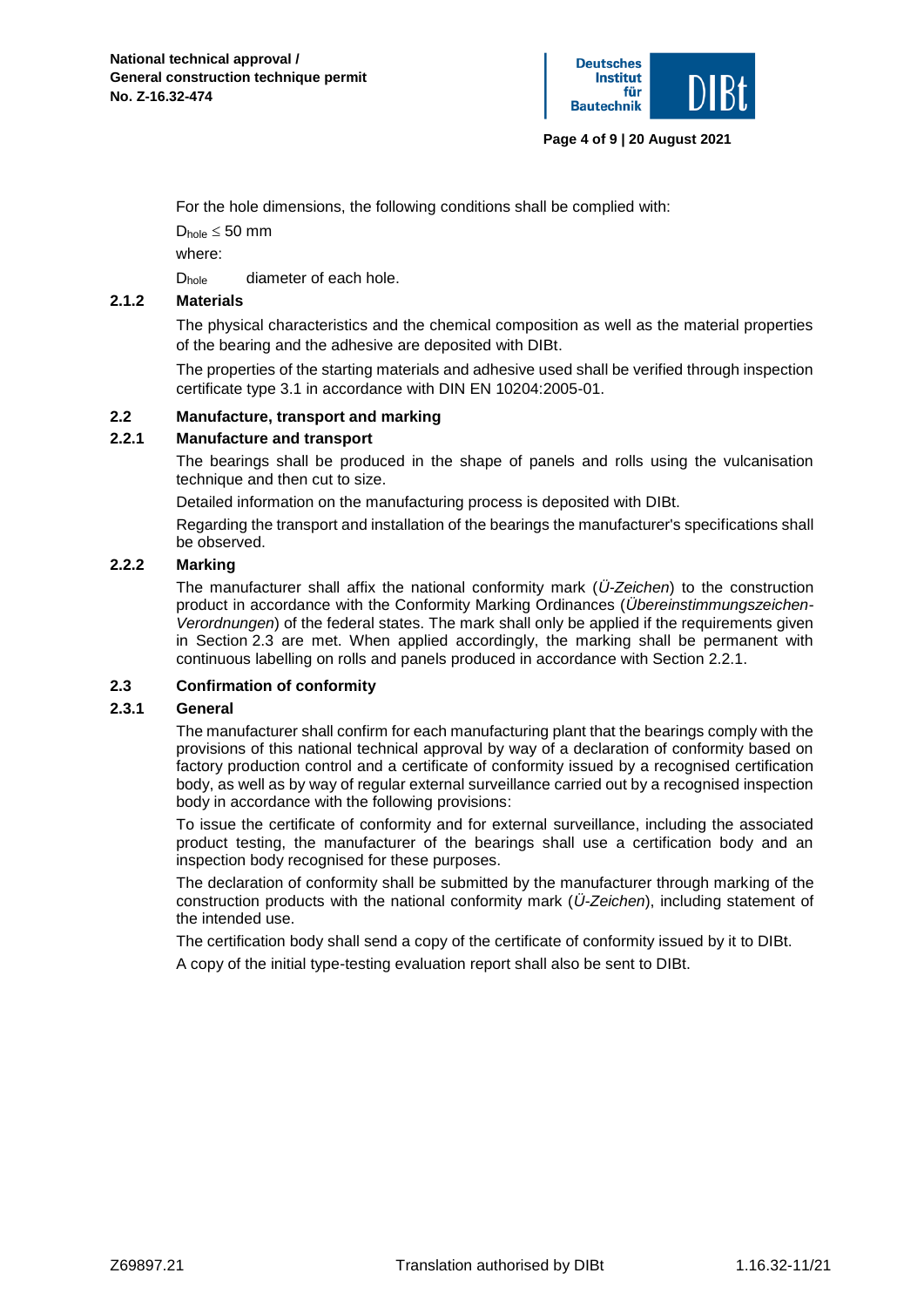

### **2.3.2 Factory production control**

A factory production control system shall be set up and implemented in each manufacturing plant. Factory production control shall be understood to be continuous surveillance of production by the manufacturer to ensure that the manufactured construction products satisfy the provisions of this national technical approval.

Factory production control shall be carried out in accordance with the test plan deposited with DIBt.

The results of factory production control shall be recorded and evaluated. The records shall include at least the following information:

- − designation of the construction product or the starting material and the components,
- − type of check or test,
- − date of manufacture and testing of the construction product or the starting material or the components,
- − result of the checks and tests as well as, if applicable, comparison with requirements,
- − signature of the person responsible for factory production control.

The records shall be kept for at least five years. They shall be submitted to DIBt and the competent supreme building authority upon request.

If the test result is unsatisfactory, the manufacturer shall immediately take the necessary measures to resolve the defect. Construction products which do not meet the requirements shall be handled in such a way that they cannot be confused with compliant products. After the defect has been remedied, the relevant test shall be repeated immediately - where technically feasible and necessary to show that the defect has been eliminated.

#### **2.3.3 External surveillance**

The factory production control system shall be inspected regularly, i.e. at least twice a year, by means of external surveillance at each bearing manufacturing plant. The results of the checks carried out by the manufacturer in accordance with Section 2.3.2 shall be statistically evaluated.

Initial type-testing of the bearing shall be carried out within the scope of external surveillance. Samples for random testing shall also be taken. Sampling and testing shall be the responsibility of the recognised inspection body.

The scope and frequency of external surveillance shall be taken from the test plan deposited with DIBt.

The results of the certification and external surveillance shall be kept for at least five years. They shall be presented by the certification or inspection body to DIBt and the competent supreme building authority upon request.

### **3 Provisions for planning, design and execution**

#### **3.1 Planning**

The Technical Building Rules (*Technische Baubestimmungen*) shall apply to the planning unless otherwise specified below. The bearings shall be installed in single layers. The dimensions of the bearings shall be taken from the designer's specifications and the installation plans.

Structural analysis shall be carried out in each individual case to verify the structural safety of the bearings in the ultimate limit state for all relevant design situations and load cases.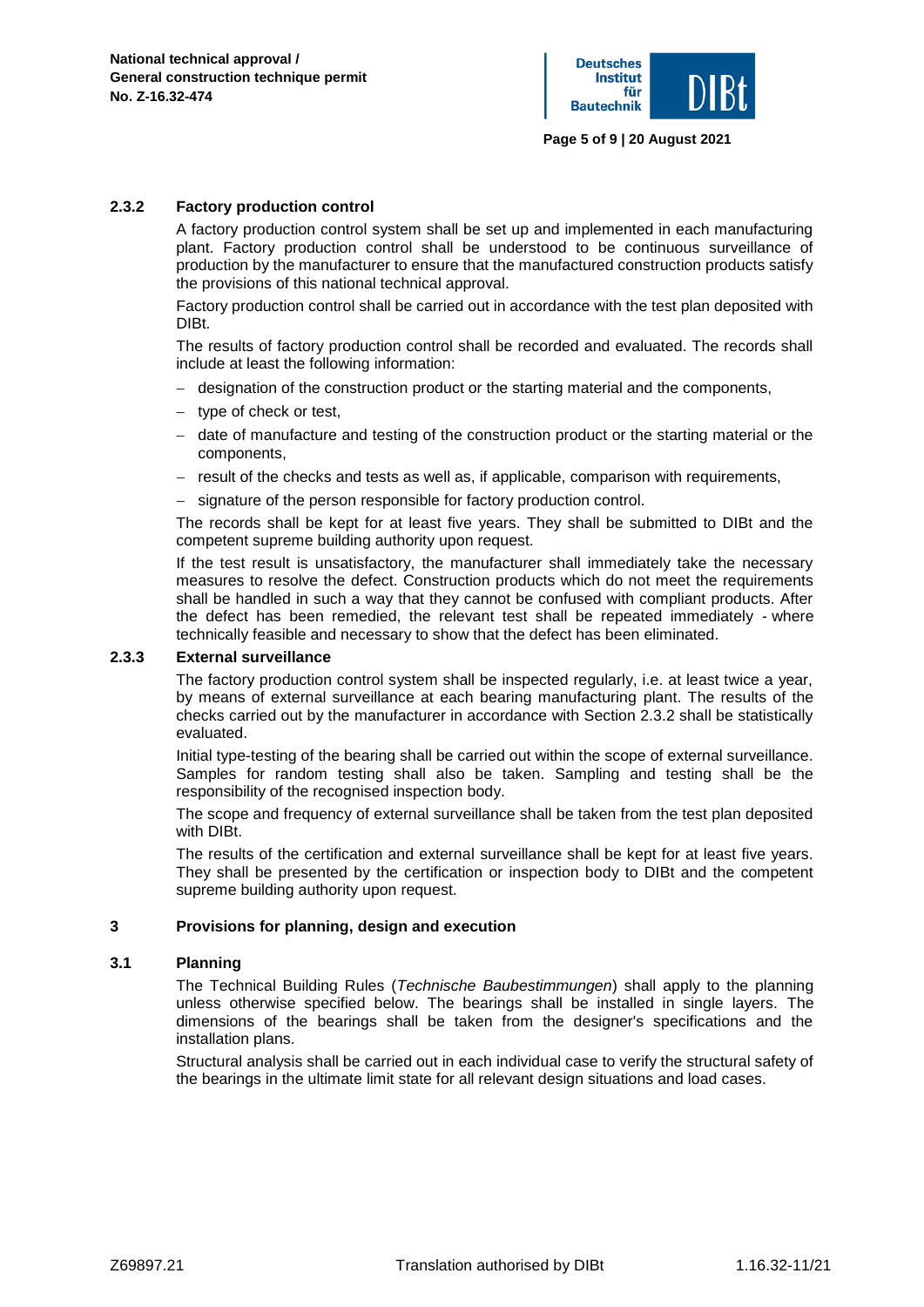

The verification concept set out in DIN EN 1990:2010-12 in conjunction with the National Annex shall apply. The bearings may only be used for static or quasi-static loads imposed on the structural members.

The type, dimensions and arrangement of the bearing shall result from the verification of stability. Based on the bearing selection, an installation plan which shows the exact position of the bearings in the structural layout shall be drawn up if the installation situation so requires.

Installation shall be carried out in accordance with the manufacturer's specifications.

### **3.2 Design**

The Technical Building Rules shall apply to the design unless otherwise specified below.

The possible load case combinations shall be taken from DIN EN 1990:2010-12.

The design values of the effects of the actions (loads) Ed shall be determined from the characteristic values of the actions in consideration of the partial safety factors gf and the combination coefficients y in accordance with the Technical Building Rules.

In the ultimate limit state, the following verification shall be provided:

$$
\frac{E_{\perp d}}{R_{\perp d}} \leq 1
$$

where:

 $E_{\text{Ld}}$  load acting on bearing perpendicular to the bearing plane [N/mm<sup>2</sup>]

R⊥d design value of associated bearing resistance [N/mm²] perpendicular to bearing plane depending on shape factor S for a compressive strain of  $\varepsilon = 40\%$  in accordance with Table 1 (compressive strain of 40% is considered the failure criterion)

S shape factor for rectangular cross-sections: S

 $S_{\text{mod}}$  modified shape factor for round bearings:  $S_{\text{mod}}$ 

$$
= \frac{a \cdot b}{2 \cdot t(a+b)}
$$
  
mod =  $\frac{r}{\sqrt{8 \cdot t}}$ .

The drilled holes shall be taken into account in the calculation of the shape factor. Here,  $S =$  contact area under compressive loading / unloaded area.

Table 1: Bearing resistance for loads perpendicular to bearing plane for point and strip bearings

| Shape factor range S<br>$(S \text{ or } S_{\text{mod}})$ | <b>Function for determining</b><br>the design value of resistance<br>$[N/mm^2]$ |
|----------------------------------------------------------|---------------------------------------------------------------------------------|
| $1.25 \le S \le 6.25$                                    | $R_{\perp d} = 4.03 \cdot S^{1.16}$                                             |
| S > 6.25                                                 | $R_{\perp d} = 33.9$                                                            |

The function for determining the design value of resistance shall apply to bearings without drilled holes. If drilled holes are present in accordance with Section 2.1.1, the base area decreased by the drilled holes and the increased lateral surface area shall be taken into account in the calculation of the shape factor.

Round bearings used for transferring vertical loads shall be designed using the design of a square bearing with a horizontal projection corresponding to the size of the inscribed square. For determining the resistance to horizontal loads and rotations, round bearings shall be designed using the actual base area of the bearing.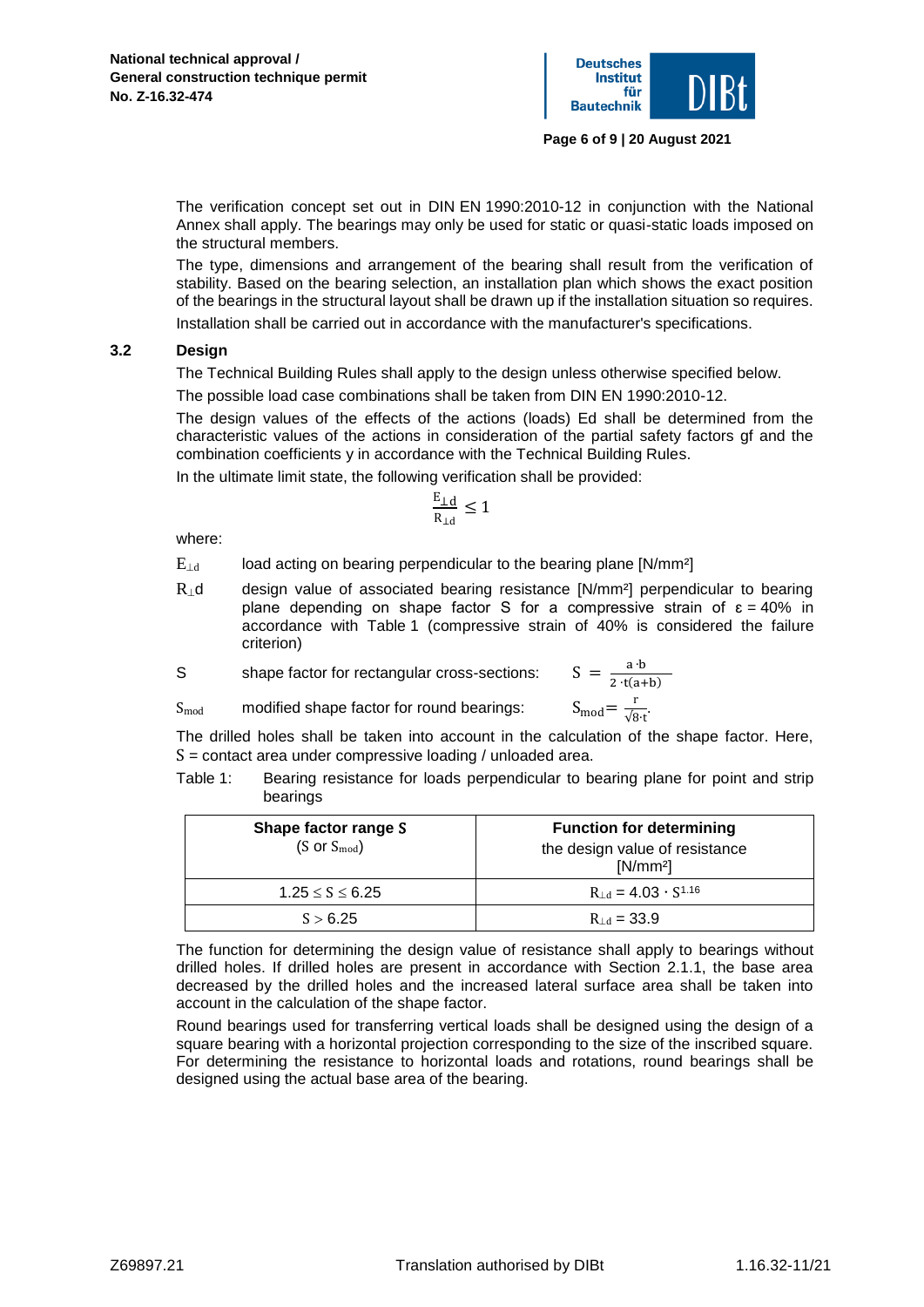

**Page 7 of 9 | 20 August 2021**



Figure 1: Area to be applied to round bearings for determining the shape factor  $S_{mod}$ 

The material partial safety factor for a compressive strain of  $\varepsilon = 40\%$  is  $\gamma_{m,40\%} = 1.16$ .

The structural members adjacent to the bearing shall be designed such that the interaction with the structural behaviour of the bearing is taken into account. It shall be observed that loading of an elastomer bearing leads to a load concentration. Rotation of the elastomer bearings leads to eccentricities in the load concentration and hence to a restoring moment. The transverse tensile force arising in the adjacent structural members as a result of the strain constraint of the unreinforced elastomeric bearing shall be verified and transmitted through corresponding measures.

The compressive strain of the bearing shall be taken into account as a product-specific value in the determination of the actions on the overall structure. If the contact surfaces of the adjacent structural members deviate from planar parallelism, e.g. as a result of manufacturing and installation tolerances, these deviations shall be taken into account in the design of the bearing. If more detailed verification is not provided, the angle of rotation of the adjacent structural members shall be determined through adding of the following factors:

− obliqueness with 10‰

− unevenness with 625 mm/a [‰].

where:

a in [mm].

If the adjacent structural members are made of steel or in-situ concrete, the unevenness may be halved.

For rotations on both perpendicular sides of the bearing, amounts for angular displacement shall be proportionally added to the respective design values.

The positional stability shall be verified.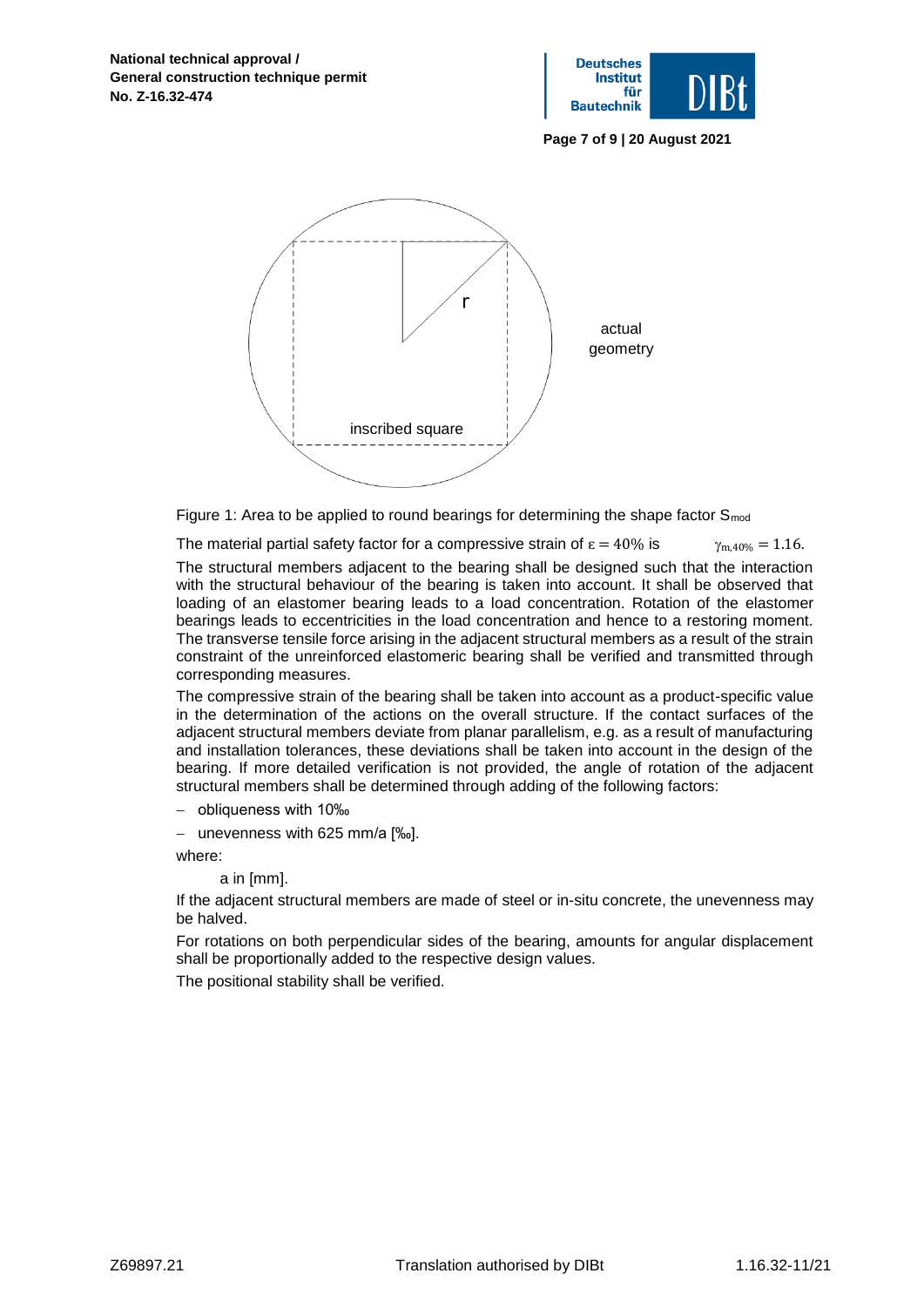

**Page 8 of 9 | 20 August 2021**

For point bearings, the maximum twist for rotation about the central axis parallel to side b shall be determined as follows:

$$
\alpha_{b,max}=\frac{450 \cdot t}{a} \,\leq\, 40\%
$$

where:

 $\alpha_{\text{b,max}}$  maximum angle of twist for rotation about the central axis parallel to side b

t thickness of unloaded bearing in mm

a short side of bearing in mm

The formula shall be used analogously for determination of the maximum angle of twist about the central axis parallel to side a. Verification that edge contact with the adjacent structural members is avoided at simultaneous occurrence of the maximum compression and the maximum twist shall be provided during the structural design.

For biaxial torsional stress, the following boundary condition shall be adhered to:

$$
\alpha_{\text{resultant}} = \sqrt{\alpha_{a,\text{max}}^2 + \alpha_{b,\text{max}}^2} \le 40\%
$$

The transverse tensile force acting on the adjacent structural members due to the central load acting on the bearing shall be determined as follows:

for rectangular bearings:

$$
Z_a = 1.5 \cdot E_{\perp d} \cdot a \cdot t
$$

$$
Z_b = 1.5 \cdot E_{\perp d} \cdot b \cdot t
$$

where:

 $Z_a$  transverse tensile force perpendicular to the short side of the bearing a [N]

 $Z<sub>b</sub>$  transverse tensile force perpendicular to the long side of the bearing b [N] for round bearings:

$$
Z=1.5\cdot E_{\perp d}\cdot D\cdot t
$$

where:

Z transverse tensile force [N]

D diameter of bearing [mm].

The bulging of the bearing depends on its size and shape. During the structural design (edge distances etc.) the bulging of the bearing shall be taken into account and requested from the manufacturer in advance.

The lateral surfaces of the bearing may not be hindered in their planned deformation.

## **3.3 Execution**

The Technical Building Rules (*Technische Baubestimmungen*) shall apply to the execution unless otherwise specified below.

The bearings shall be stored in a dry condition. The bearings shall be protected from direct sunlight. The substrate shall be smooth and level. The support surfaces shall be carefully deburred for protecting the bearing. Voids in the adjacent concrete surfaces shall be avoided. If necessary, height compensation may be carried out by means of a suitable mortar bed. The adjacent structural members shall be compatible with the bearing material. It shall be ensured that the bearing and the adjacent structural members are kept free of damaging chemical and physical effects as well as contaminants. The surfaces of the adjacent structural members shall be swept clean and free of snow, ice, grease and bond breakers. Stagnant water shall be avoided. The manufacturer's specifications regarding installation shall be observed.